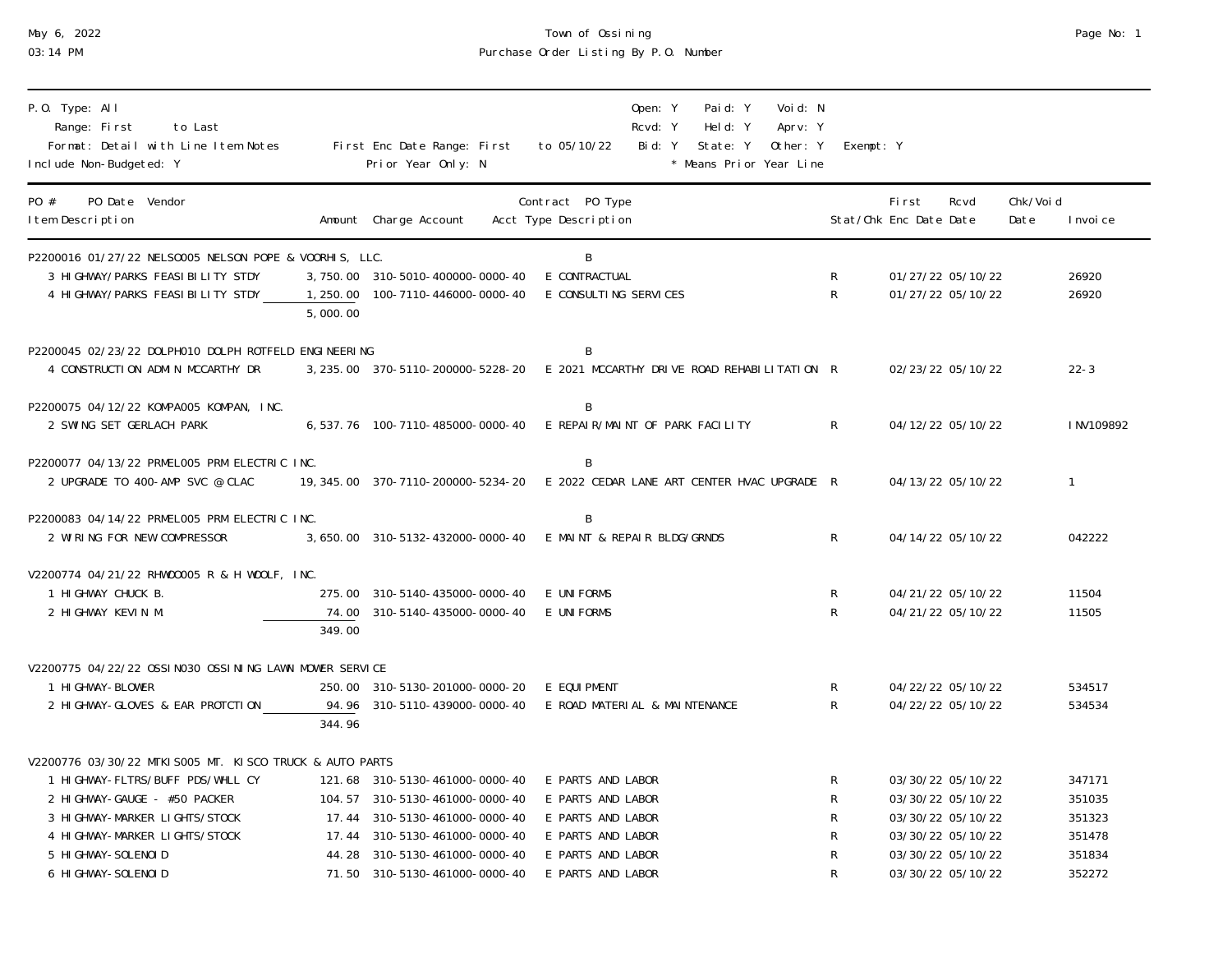# May 6, 2022 Town of Ossining Page No: 2 03:14 PM Purchase Order Listing By P.O. Number

| Page No: | 2 |
|----------|---|
|          |   |

| PO Date Vendor<br>PO #<br>I tem Description                                                                                             | Amount Charge Account                                           | Contract PO Type<br>Acct Type Description        |                   | First<br>Stat/Chk Enc Date Date        | Rcvd | Chk/Voi d<br>Date | I nvoi ce              |
|-----------------------------------------------------------------------------------------------------------------------------------------|-----------------------------------------------------------------|--------------------------------------------------|-------------------|----------------------------------------|------|-------------------|------------------------|
| V2200776 03/30/22 MTKI S005 MT. KISCO TRUCK & AUTO PARTS Continued<br>7 HIGHWAY-WATER FLTR COMPRESSOR<br>8 HIGHWAY-FITTINGS FOR SWEEPER | 170.36 310-5130-461000-0000-40<br>78.59 310-5130-461000-0000-40 | E PARTS AND LABOR<br>E PARTS AND LABOR           | R<br>${\sf R}$    | 03/30/22 05/10/22<br>03/30/22 05/10/22 |      |                   | 353652<br>354231       |
| 9 HI GHWAY-BOLTS #52<br>10 HIGHWAY-LBFNR/FILTERS #82<br>951.03                                                                          | 16.42 310-5130-461000-0000-40<br>308.75 310-5130-461000-0000-40 | E PARTS AND LABOR<br>E PARTS AND LABOR           | ${\sf R}$<br>R    | 03/30/22 05/10/22<br>03/30/22 05/10/22 |      |                   | 354920<br>355634       |
| V2200777 04/25/22 GREEN065 GREENWOOD TREE SERVICE, INC.<br>1 HI GHWAY-87 GANUNG RESHAPE TREE                                            | 1, 200. 00 310-5110-439000-0000-40                              | E ROAD MATERIAL & MAINTENANCE                    | $\mathsf R$       | 04/25/22 05/10/22                      |      |                   | 2022-2HGWY             |
| V2200778 03/04/22 VERTU005 VERTUCCI, CARLO<br>1 HIGHWAY- GRIT GRINDING BELTS<br>2 HIGHWAY- GRIT GRINDING BELTS<br>84.80                 | 31.50 310-5130-461000-0000-40<br>53.30 310-5130-461000-0000-40  | E PARTS AND LABOR<br>E PARTS AND LABOR           | R<br>$\mathsf{R}$ | 03/04/22 05/10/22<br>03/04/22 05/10/22 |      |                   | 50208<br>50663         |
| V2200779 04/12/22 NYTEC005 NYTECH SUPPLY INTERPOOL DISTRI<br>1 HI GHWAY-HEAVY DUTY GLOVES                                               | 195.00 310-5132-413000-0000-40                                  | E MATERIALS AND SUPPLIES                         | R                 | 04/12/22 05/10/22                      |      |                   | C40312146              |
| V2200780 03/21/22 POGACOO5 POGACT EXCAVATING INC.<br>1 HI GHWAY-TOPSOI L CEDAR LANE                                                     | 90.00 310-5110-439000-0000-40                                   | E ROAD MATERIAL & MAINTENANCE                    | $\mathsf{R}$      | 03/21/22 05/10/22                      |      |                   | 12/15567-41163         |
| V2200781_04/22/22_SBSPR005_BRIARCLIFF_BUSINESS_SERVICES<br>1 HI GHWAY-BLUEPRI NT CEDAR LANE<br>STUDY FOR NEW HIGHWAY GARAGE CEDAR LANE  | 14.95 310-5010-405000-0000-40                                   | E PRINTING AND POSTAGE                           | $\mathsf{R}$      | 04/22/22 05/10/22                      |      |                   | 74841                  |
| V2200782 04/21/22 SITE0005 SITEONE LANDSCAPE SUPPLY, LLC<br>1 HIGHWAY-GRASS SEED 100LBS                                                 | 310.71 310-5110-439000-0000-40                                  | E ROAD MATERIAL & MAINTENANCE                    | $\mathsf{R}$      | 04/21/22 05/10/22                      |      |                   | 118219187-001          |
| V2200783 04/18/22 NOLIMO05 NO LIMITSS INC<br>1 HI GHWAY-RECHARGEABLE HEADLAMP                                                           | 150.00 310-5130-461000-0000-40                                  | E PARTS AND LABOR                                | $\mathsf{R}$      | 04/18/22 05/10/22                      |      |                   | 04182212988            |
| V2200784 04/23/22 THALL010 THALLE INDUSTRIES<br>1 HI GHWAY-BLACKTOP 19.18 TONS                                                          | 1, 419. 32 310-5110-439010-0000-40                              | E ROAD PAVING                                    | R                 | 04/23/22 05/10/22                      |      |                   | 162077                 |
| V2200785 04/14/22 WBMAS005 W.B. MASON COMPANY INC.<br>1 HI GHWAY-#229071144<br>2 HI GHWAY-TRVL HAND SANITIZER<br>179.08                 | 66.90 310-5110-483000-0000-40<br>112.18 310-5010-406000-0000-40 | E WATER CHARGES<br>E OFFICE AND SUPPLIES EXPENSE | R<br>R            | 04/14/22 05/10/22<br>04/14/22 05/10/22 |      |                   | 229071144<br>229071144 |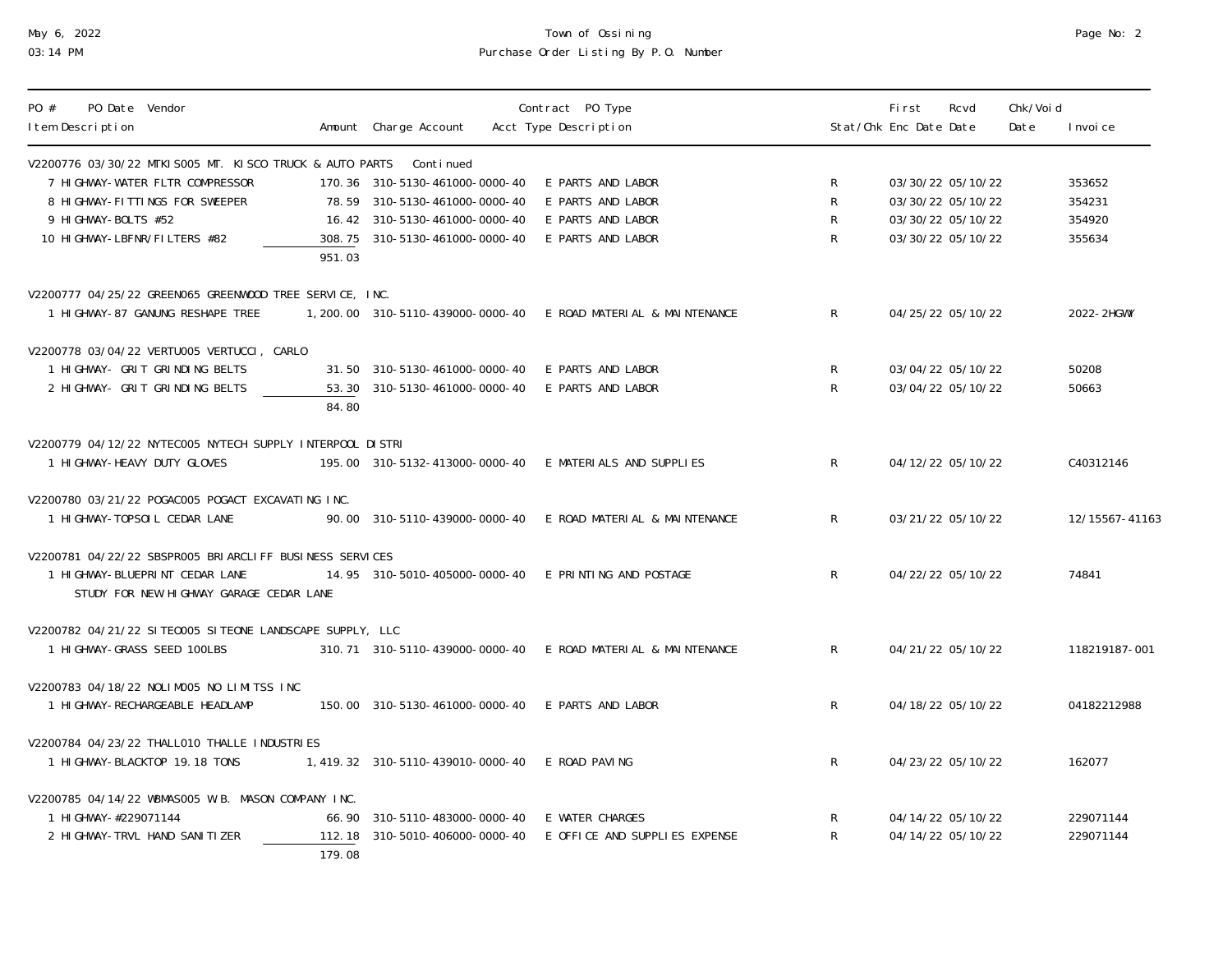# May 6, 2022 Town of Ossining Page No: 3 03:14 PM PURCHASE Order Listing By P.O. Number

Amount Charge Account Acct Type Description Stat/Chk Enc Date Date Date Invoice

PO # PO Date Vendor Contract PO Type First Rcvd Chk/Void

| V2200786 04/15/22 WESTC150 WESTCHESTER COUNTY DEPT. OF<br>1 HIGHWAY - MARCH 2022<br>APPLIED CREDIT OF \$3,068.04 SHOWN ON<br>COVER LETTER WHICH STATES \$1909.51<br>CURRENTLY DUE. |                                                                                                                  | 1,909.51 650-8160-522000-0000-40 E REFUSE COUNTY OF WESTCHESTER | R                 | 04/15/22 05/10/22                      | 31686                    |
|------------------------------------------------------------------------------------------------------------------------------------------------------------------------------------|------------------------------------------------------------------------------------------------------------------|-----------------------------------------------------------------|-------------------|----------------------------------------|--------------------------|
| V2200787 04/12/22 CABLE010 OPTIMUM - CABLEVISION<br>1 CEMETERY-041622 - 051522                                                                                                     | 40.79 320-8810-402000-0000-40 E TELEPHONE                                                                        |                                                                 | R                 | 04/12/22 05/10/22                      | 041622-051522            |
| V2200788 04/19/22 MELR0005 MELROSE LUMBER CO., INC.<br>1 CEMETERY- CEMENT, CLEAVER                                                                                                 |                                                                                                                  | 34.08 320-8810-432000-0000-40 E MAINT & REPAIR BLDG/GRNDS       | R                 | 04/19/22 05/10/22                      | 245788                   |
| V2200789_04/27/22_CONED005_CON_EDI SON_CORPORATE_ACCOUNT<br>1 CEMETERY-032822-042622                                                                                               | 138.23 320-8810-404000-0000-40 E HEAT                                                                            |                                                                 | R                 | 04/27/22 05/10/22                      | 032822-042622            |
| V2200790 04/22/22 STAPLOO5 STAPLES INC. & SUBSIDIARIES<br>1 HP INK                                                                                                                 |                                                                                                                  | 70.38 100-1355-406000-0000-40 E OFFICE AND SUPPLIES EXPENSE     | R                 | 04/22/22 05/10/22                      | 3505785775               |
| V2200791 03/31/22 TYLER005 TYLER TECHNOLOGIES INC.<br>1 APPRAISAL CONSULTING                                                                                                       | 13,500.00  100-1355-446000-0000-40  E CONSULTING SERVICES                                                        |                                                                 | $\mathsf{R}$      | 03/31/22 05/10/22                      | 060-113321               |
| V2200792 04/26/22 WBMAS005 W.B. MASON COMPANY INC.<br>1 CEMETERY-12 CASES OF WATER                                                                                                 | 80.28 320-8810-483000-0000-40 E WATER CHARGES                                                                    |                                                                 | $\mathsf{R}$      | 04/26/22 05/10/22                      | 229344219                |
| V2200793 04/27/22 CONEDOO5 CON EDISON CORPORATE ACCOUNT<br>1 HIGHWAY- 2 THERMS @70.5000C                                                                                           | 36.87    450-8120-403000-0000-40    E    ELECTRI                              ELECTRI                            |                                                                 | R                 | 04/27/22 05/10/22                      | 032822-042622            |
| V2200794 04/18/22 CINTA005 CINTAS CORP. #11F<br>1 HIGHWAY- RAGS, AIR FRSHNR, SOAP<br>2 HIGHWAY- RAGS, MATS, TOWELS<br>119.69                                                       | 35.00 310-5132-413000-0000-40 E MATERIALS AND SUPPLIES<br>84.69 310-5132-413000-0000-40 E MATERIALS AND SUPPLIES |                                                                 | $\mathsf{R}$<br>R | 04/18/22 05/10/22<br>04/18/22 05/10/22 | 4117467142<br>4118119852 |
| V2200795 05/03/22 START005 STARTER FOOD CORP. C-TOWN                                                                                                                               |                                                                                                                  |                                                                 |                   |                                        |                          |
| 1 F00D-WIN<br>5/3/22                                                                                                                                                               | 74.75 100-6773-423000-0000-40 E F00D SUPPLIES                                                                    |                                                                 | $\mathsf{R}$      | 05/03/22 05/10/22                      | 00023759                 |
| 2 FOOD-WIN                                                                                                                                                                         | 91.02 100-6773-423000-0000-40 E F00D SUPPLIES                                                                    |                                                                 | $\mathsf{R}$      | 05/03/22 05/10/22                      | 00281737                 |
| 4/25/22<br>3 FOOD-WIN<br>4/27/22                                                                                                                                                   | 80.93 100-6773-423000-0000-40 E F00D SUPPLIES                                                                    |                                                                 | $\mathsf{R}$      | 05/03/22 05/10/22                      | 00282446                 |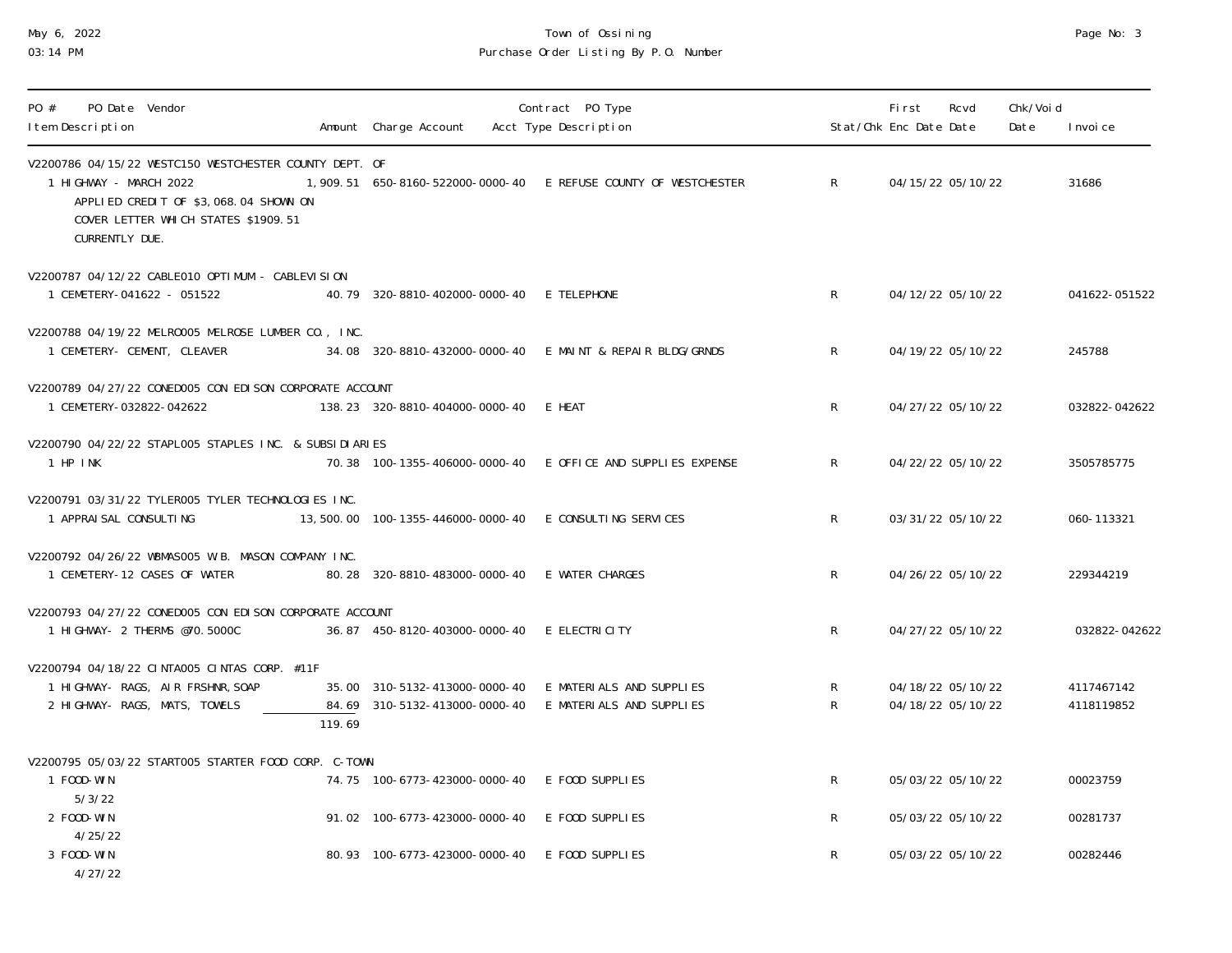# May 6, 2022 Town of Ossining Page No: 4 03:14 PM Purchase Order Listing By P.O. Number

| PO Date Vendor<br>PO #<br>I tem Description                                                         |        | Amount Charge Account                                         | Contract PO Type<br>Acct Type Description                    |              | <b>First</b><br>Rcvd<br>Stat/Chk Enc Date Date | Chk/Voi d<br>I nvoi ce<br>Date |
|-----------------------------------------------------------------------------------------------------|--------|---------------------------------------------------------------|--------------------------------------------------------------|--------------|------------------------------------------------|--------------------------------|
| V2200795 05/03/22 START005 STARTER FOOD CORP. C-TOWN                                                |        | Conti nued                                                    |                                                              |              |                                                |                                |
| 4 FOOD-WIN<br>4/26/22                                                                               |        | 38.57 100-6773-423000-0000-40 E F00D SUPPLIES                 |                                                              | $\mathsf{R}$ | 05/03/22 05/10/22                              | 00282096                       |
| 5 FOOD-WIN<br>5/2/22                                                                                |        | 49.02 100-6773-423000-0000-40 E F00D SUPPLIES                 |                                                              | $\mathsf{R}$ | 05/03/22 05/10/22                              | 00335813                       |
|                                                                                                     | 334.29 |                                                               |                                                              |              |                                                |                                |
| V2200796 05/03/22 CRDI S005 C&R DI STRI BUTOR CORP.                                                 |        |                                                               |                                                              |              |                                                |                                |
| 1 F00D-WIN                                                                                          |        | 119.94 100-6773-423000-0000-40 E F00D SUPPLIES                |                                                              | $\mathsf{R}$ | 05/03/22 05/10/22                              | 03161242434                    |
|                                                                                                     |        |                                                               |                                                              |              |                                                |                                |
| V2200797 04/25/22 LONGI 005 LONG I SLAND SANI TATI ON EQUI PME<br>1 HI GHWAY-MANI FOLD WATER SYSTEM |        | 74.09 310-5130-461000-0000-40 E PARTS AND LABOR               |                                                              | $\mathsf{R}$ | 04/25/22 05/10/22                              | 41877                          |
| #82 SWEEPER                                                                                         |        |                                                               |                                                              |              |                                                |                                |
| 2 HI GHWAY-MANI FOLD WATER SYSTEM                                                                   |        | 219.52 310-5130-461000-0000-40 E PARTS AND LABOR              |                                                              | $\mathsf{R}$ | 04/25/22 05/10/22                              | 41863                          |
| #82 SWEEPER                                                                                         | 293.61 |                                                               |                                                              |              |                                                |                                |
|                                                                                                     |        |                                                               |                                                              |              |                                                |                                |
| V2200798 05/03/22 KELLY005 KELLY, CAMERON<br>1 APRIL<br>APRIL CLASSES                               |        | 300.00  100-6772-400000-0000-40  E CONTRACTUAL                |                                                              | $\mathsf{R}$ | 05/03/22 05/10/22                              | 042022                         |
| V2200799 05/03/22 REIBE005 REIBEL, ANN PALM                                                         |        |                                                               |                                                              |              |                                                |                                |
| 1 ART                                                                                               |        | 225.00  100-6772-400000-0000-40  E CONTRACTUAL                |                                                              | $\mathsf{R}$ | 05/03/22 05/10/22                              | 04-2022                        |
| APRIL CLASSES                                                                                       |        |                                                               |                                                              |              |                                                |                                |
| V2200800 05/03/22 KLEIN005 KLEIN, DEBORAH                                                           |        |                                                               |                                                              |              |                                                |                                |
| 1 SOCIAL WORKER                                                                                     |        | 2,600.00  100-6772-400000-0000-40  E CONTRACTUAL              |                                                              | $\mathsf{R}$ | 05/03/22 05/10/22                              | APR2022                        |
| APRI L                                                                                              |        |                                                               |                                                              |              |                                                |                                |
| V2200801 04/25/22 MELR0005 MELROSE LUMBER CO., INC.                                                 |        |                                                               |                                                              |              |                                                |                                |
| 1 HIGHWAY-SAND MIX, PAIL                                                                            |        | 69.48 310-5110-439000-0000-40                                 | E ROAD MATERIAL & MAINTENANCE                                | $\mathsf{R}$ | 04/25/22 05/10/22                              | 247410                         |
| MORNI NGSI DE WALL                                                                                  |        |                                                               |                                                              |              |                                                |                                |
| 2 HI GHWAY-SAND MIX<br>MORNI NGSI DE WALL                                                           |        | 55.50 310-5110-439000-0000-40                                 | E ROAD MATERIAL & MAINTENANCE                                | R            | 04/25/22 05/10/22                              | 247583                         |
| 3 HIGHWAY-NUTS & BOLTS AIR CMPRS                                                                    |        | 4.38 310-5130-461000-0000-40                                  | E PARTS AND LABOR                                            | R            | 04/25/22 05/10/22                              | 246507                         |
| 4 HIGHWAY-MORTAR MIX, CONCRETE                                                                      |        | 36.75 310-5110-439000-0000-40                                 | E ROAD MATERIAL & MAINTENANCE                                | $\mathsf{R}$ | 04/25/22 05/10/22                              | 245926                         |
| MORNI NGSI DE WALL                                                                                  |        |                                                               |                                                              |              |                                                |                                |
| 5 HI GHWAY-DI AGONAL PLI ERS<br>6 HIGHWAY-CEMENT, DRILL BITS                                        |        | 8.99 310-5110-439000-0000-40<br>47.57 310-5110-432000-0000-40 | E ROAD MATERIAL & MAINTENANCE<br>E MAINT & REPAIR BLDG/GRNDS | R<br>R       | 04/25/22 05/10/22<br>04/25/22 05/10/22         | 247363<br>246332               |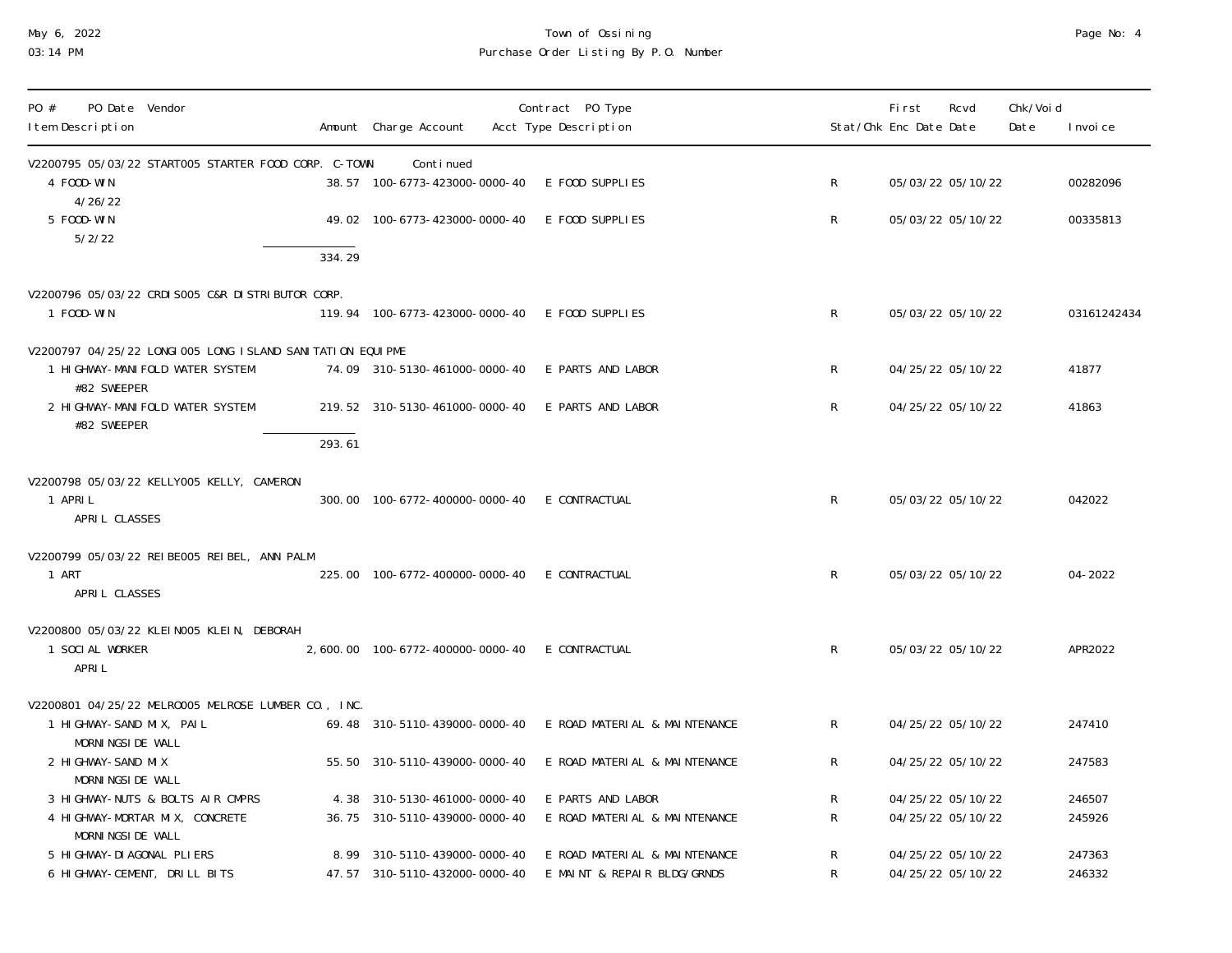#### May 6, 2022 Town of Ossining Page No: 5 03:14 PM Purchase Order Listing By P.O. Number

| Page No: |  | - 5 |
|----------|--|-----|
|----------|--|-----|

| PO Date Vendor<br>PO #<br>I tem Description                                                 |           | Amount Charge Account                            | Contract PO Type<br>Acct Type Description                      |                           | First<br>Stat/Chk Enc Date Date | Rcvd | Chk/Voi d<br>Date | I nvoi ce      |
|---------------------------------------------------------------------------------------------|-----------|--------------------------------------------------|----------------------------------------------------------------|---------------------------|---------------------------------|------|-------------------|----------------|
| V2200801 04/25/22 MELR0005 MELROSE LUMBER CO., INC.<br>INSTALL COMPRESSOR                   |           | Conti nued                                       |                                                                |                           |                                 |      |                   |                |
| 7 HI GHWAY-MORTAR MIX<br>MORNI NGSI DE WALL                                                 |           |                                                  | 18.50 310-5110-439000-0000-40 E ROAD MATERIAL & MAINTENANCE    | $\mathsf{R}$              | 04/25/22 05/10/22               |      |                   | 246030         |
|                                                                                             | 241.17    |                                                  |                                                                |                           |                                 |      |                   |                |
| V2200802 05/03/22 STAPLOO5 STAPLES INC. & SUBSIDIARIES                                      |           |                                                  |                                                                |                           |                                 |      |                   |                |
| 1 OFFICE SUPPLIES                                                                           |           |                                                  | 171.03 100-6770-406000-0000-40 E OFFICE AND SUPPLIES EXPENSE   | $\mathsf{R}$              | 05/03/22 05/10/22               |      |                   | 3505560411     |
| V2200803 04/22/22 RIMPLOO5 RIM PLUMBING & HEATING SUPPLY<br>1 HIGHWAY-TEFLON TAPE STOCK     |           | 10.80 310-5130-461000-0000-40 E PARTS AND LABOR  |                                                                | R                         | 04/22/22 05/10/22               |      |                   | S100338231.001 |
| V2200804 04/28/22 R0G0F005 R0G0 FASTENER CO., INC.<br>1 HIGHWAY-GREASE FITTINGS             |           | 274.03 310-5130-461000-0000-40 E PARTS AND LABOR |                                                                | R                         | 04/28/22 05/10/22               |      |                   | 433469         |
| V2200805 05/03/22 HUBBA005 HUBBARD'S CUPBOARD, LLC                                          |           |                                                  |                                                                |                           |                                 |      |                   |                |
| 1 CATERER<br>C-1 CONGREGATE MEALS                                                           |           | 2, 985.40 100-6770-441000-0000-40                | E CONTRACTUAL FOOD                                             | R                         | 05/03/22 05/10/22               |      |                   | 5347           |
| 2 CATERER                                                                                   |           | 3,588.00 100-6771-441000-0000-40                 | E CONTRACTUAL FOOD                                             | R                         | 05/03/22 05/10/22               |      |                   | 5347           |
| C-11 HDM MEALS<br>3 CATERER                                                                 |           | 239.00 100-6770-201000-0000-20                   | E EQUI PMENT                                                   | R                         | 05/03/22 05/10/22               |      |                   | 5347           |
| <b>BOWLS &amp; LIDS</b>                                                                     |           |                                                  |                                                                |                           |                                 |      |                   |                |
|                                                                                             | 6, 812.40 |                                                  |                                                                |                           |                                 |      |                   |                |
| V2200806 01/01/22 GRAI NO05 GRAI NGER, INC.<br>1 HI GHWAY-FLANGE BEARINGS<br>SALT SPREADERS |           | 86.20 310-5130-461000-0000-40 E PARTS AND LABOR  |                                                                | $\mathsf{R}$              | 01/01/22 05/10/22               |      |                   | 9145795143     |
| V2200807 03/30/22 MTKI S005 MT. KI SCO TRUCK & AUTO PARTS                                   |           |                                                  |                                                                |                           |                                 |      |                   |                |
| 1 PARKS-REMAN STARTER TRACTOR                                                               |           |                                                  | 221.67 100-7110-455000-0000-40 E REPAIRS TO AUTOMOTIVE EQUIP   | $\mathsf{R}$              | 03/30/22 05/10/22               |      |                   | 347289         |
| V2200808 04/28/22 OSSI N030 OSSI NI NG LAWN MOWER SERVICE                                   |           |                                                  |                                                                |                           |                                 |      |                   |                |
| 1 PARKS-FILTERS, OIL, BAR                                                                   |           |                                                  | 323.00 100-7110-485000-0000-40 E REPAIR/MAINT OF PARK FACILITY | R                         | 04/28/22 05/10/22               |      |                   | 534621         |
| 2 PARKS-48 INCH EXMARK                                                                      |           | 210.00 100-7110-485000-0000-40                   | E REPAIR/MAINT OF PARK FACILITY                                | ${\sf R}$<br>$\mathsf{R}$ | 04/28/22 05/10/22               |      |                   | 534650         |
| 3 PARKS-MILLING TREES TOOLS                                                                 | 917.00    | 384.00  100-7110-498000-0000-40                  | E TREE SERVICE                                                 |                           | 04/28/22 05/10/22               |      |                   | 534686         |
| V2200809 04/04/22 CABLE010 OPTIMUM - CABLEVISION                                            |           |                                                  |                                                                |                           |                                 |      |                   |                |
| 1 PARKS- 040822-050722                                                                      |           | 139.29 100-7110-402000-0000-40 E TELEPHONE       |                                                                | R                         | 04/04/22 05/10/22               |      |                   | 040822-050722  |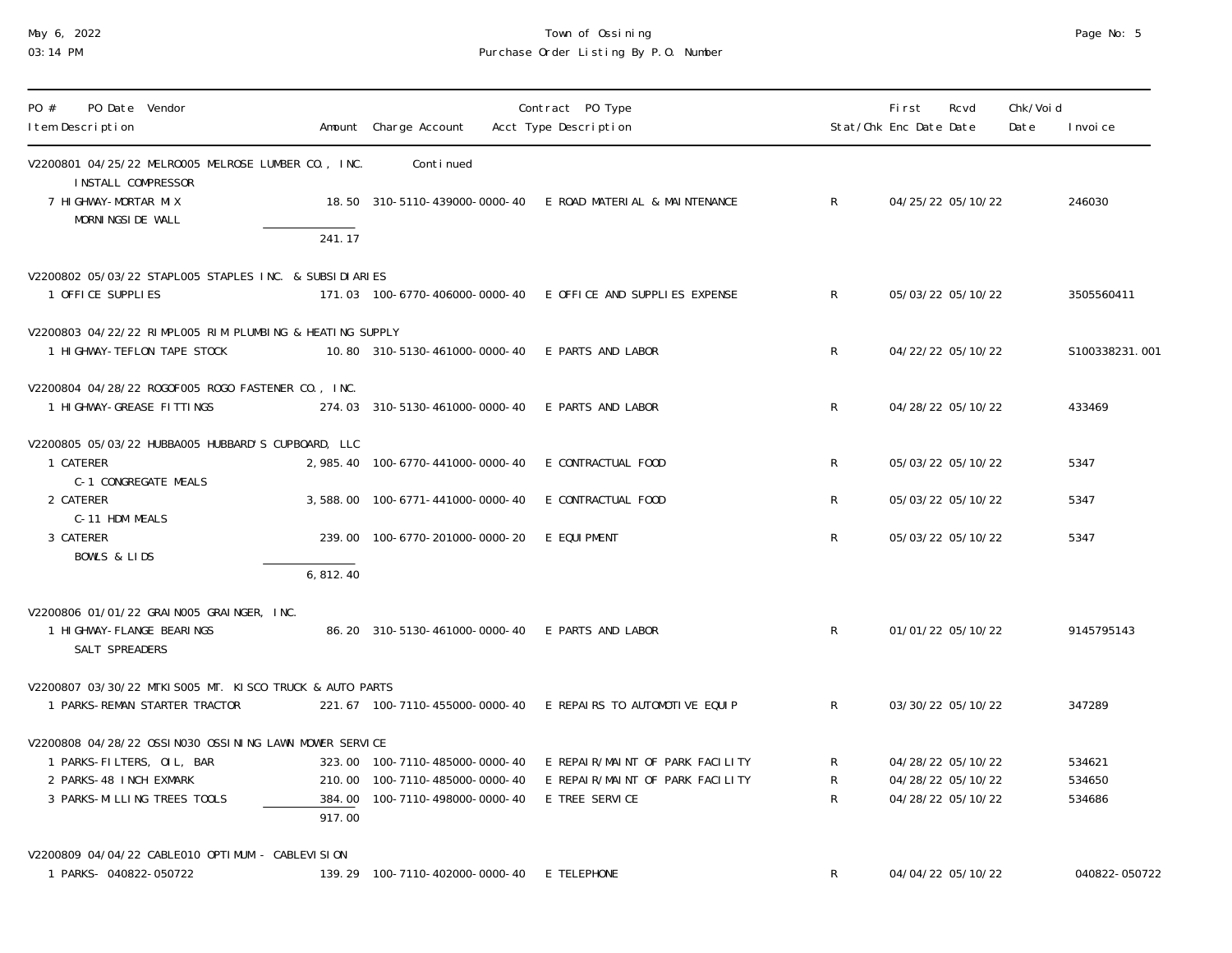# May 6, 2022 Town of Ossining Page No: 6 03:14 PM Purchase Order Listing By P.O. Number

| PO Date Vendor<br>PO #<br>I tem Description                                               |           | Amount Charge Account            | Contract PO Type<br>Acct Type Description                     |              | <b>First</b><br>Rcvd<br>Stat/Chk Enc Date Date | Chk/Voi d<br>Date | I nvoi ce   |
|-------------------------------------------------------------------------------------------|-----------|----------------------------------|---------------------------------------------------------------|--------------|------------------------------------------------|-------------------|-------------|
| V2200810 04/14/22 BESTP005 BEST PLUMBING SPECIALTIES, INC                                 |           |                                  |                                                               |              |                                                |                   |             |
| 1 PARKS-METERED AIR FRESHNER<br>FOR ALL BATHROOMS                                         |           | 924.03 100-7110-485000-0000-40   | E REPAIR/MAINT OF PARK FACILITY                               | $\mathsf{R}$ | 04/14/22 05/10/22                              |                   | 6098242     |
| 2 PARKS-URINAL SCREENS/DEO GARDS<br>FOR ALL BATHROOMS                                     | 1,790.79  | 866.76 100-7110-485000-0000-40   | E REPAIR/MAINT OF PARK FACILITY                               | R            | 04/14/22 05/10/22                              |                   | 6098725     |
|                                                                                           |           |                                  |                                                               |              |                                                |                   |             |
| V2200811 04/28/22 CALLA005 CALL-A-HEAD CORP.<br>1 PARKS- 04/01/22 - 04/30/22              |           |                                  | 36.50 100-7110-485000-0000-40 E REPAIR/MAINT OF PARK FACILITY | $\mathsf{R}$ | 04/28/22 05/10/22                              |                   | A-1631689   |
| V2200812 04/08/22 BLUET005 CAPITAL ONE TRADE CREDIT                                       |           |                                  |                                                               |              |                                                |                   |             |
| 1 PARKS-HOSE REEL, COLD FLEX                                                              |           | 240.00 100-7110-485000-0000-40   | E REPAIR/MAINT OF PARK FACILITY                               | R            | 04/08/22 05/10/22                              |                   | 50044362    |
| 2 PARKS-CHAINSAW MILL, LOG PEELR                                                          |           | 381.00 100-7110-485000-0000-40   | E REPAIR/MAINT OF PARK FACILITY                               | ${\sf R}$    | 04/08/22 05/10/22                              |                   | 50115765    |
| 3 PARKS-10 EZ RAIL                                                                        | 964.95    | 343.95 100-7110-485000-0000-40   | E REPAIR/MAINT OF PARK FACILITY                               | $\mathsf{R}$ | 04/08/22 05/10/22                              |                   | 50149452    |
| V2200813 04/26/22 CORSI 010 CORSI TIRE NY INC.                                            |           |                                  |                                                               |              |                                                |                   |             |
| 1 PARKS- TIRES EQUIPTMENT TRUCK                                                           |           | 318.00 100-7110-455000-0000-40   | E REPAIRS TO AUTOMOTIVE EQUIP                                 | $\mathsf{R}$ | 04/26/22 05/10/22                              |                   | AA4516      |
| V2200814 05/01/22 DOYLE005 DOYLE SECURITY SYSTEMS, INC.<br>1 PARKS- 05/01/22-05/31/22     |           | 38.31 100-7110-485000-0000-40    | E REPAIR/MAINT OF PARK FACILITY                               | $\mathsf{R}$ | 05/01/22 05/10/22                              |                   | 1263214     |
| CLAC                                                                                      |           |                                  |                                                               |              |                                                |                   |             |
|                                                                                           |           |                                  |                                                               |              |                                                |                   |             |
| V2200815 04/12/22 GREEN065 GREENWOOD TREE SERVICE, INC.<br>1 PARKS- DEAD OAK GERLACH PARK |           | 1,600.00 100-7110-498000-0000-40 | E TREE SERVICE                                                | R            | 04/12/22 05/10/22                              |                   | $2022 - 31$ |
| 2 PARKS- DEAD OAK GERLACH PARK                                                            |           | 1,600.00 100-7110-498000-0000-40 | E TREE SERVICE                                                | $\mathsf{R}$ | 04/12/22 05/10/22                              |                   | 2022-2P     |
|                                                                                           | 3, 200.00 |                                  |                                                               |              |                                                |                   |             |
| V2200816 04/19/22 MELR0005 MELROSE LUMBER CO., INC.                                       |           |                                  |                                                               |              |                                                |                   |             |
| 1 PARKS-POLYCRYLIC FOR TABLE TOP                                                          |           | 52.65 100-7110-485000-0000-40    | E REPAIR/MAINT OF PARK FACILITY                               | R            | 04/19/22 05/10/22                              |                   | 245706      |
| 2 PARKS-10 CEDAR STAKES                                                                   |           | 125.00 100-7110-485000-0000-40   | E REPAIR/MAINT OF PARK FACILITY                               | R            | 04/19/22 05/10/22                              |                   | 245857      |
| FOR EARTH DAY BARRIERS                                                                    |           |                                  |                                                               |              |                                                |                   |             |
| 3 PARKS-4 CEDAR STAKES                                                                    |           | 50.00  100-7110-485000-0000-40   | E REPAIR/MAINT OF PARK FACILITY                               | R            | 04/19/22 05/10/22                              |                   | 246110      |
| 4 PARKS- TIMBER SCREWS                                                                    |           | 277.28 100-7110-485000-0000-40   | E REPAIR/MAINT OF PARK FACILITY                               | R            | 04/19/22 05/10/22                              |                   | 246182      |
| 5 PARKS-GLUE/BRUSHES/MOUSE TRAPS                                                          |           | 82.49 100-7110-485000-0000-40    | E REPAIR/MAINT OF PARK FACILITY                               | R            | 04/19/22 05/10/22                              |                   | 246277      |
| 6 PARKS-GLUE                                                                              |           | 16.78  100-7110-485000-0000-40   | E REPAIR/MAINT OF PARK FACILITY                               | R            | 04/19/22 05/10/22                              |                   | 246364      |
| 7 PARKS-TIMBER & ADHESIVE                                                                 |           | 24.98 100-7110-485000-0000-40    | E REPAIR/MAINT OF PARK FACILITY                               | ${\sf R}$    | 04/19/22 05/10/22                              |                   | 246544      |
| 8 PARKS-SPI KES/CORD/PAILS                                                                |           | 110.01  100-7110-485000-0000-40  | E REPAIR/MAINT OF PARK FACILITY                               | ${\sf R}$    | 04/19/22 05/10/22                              |                   | 246550      |

TENT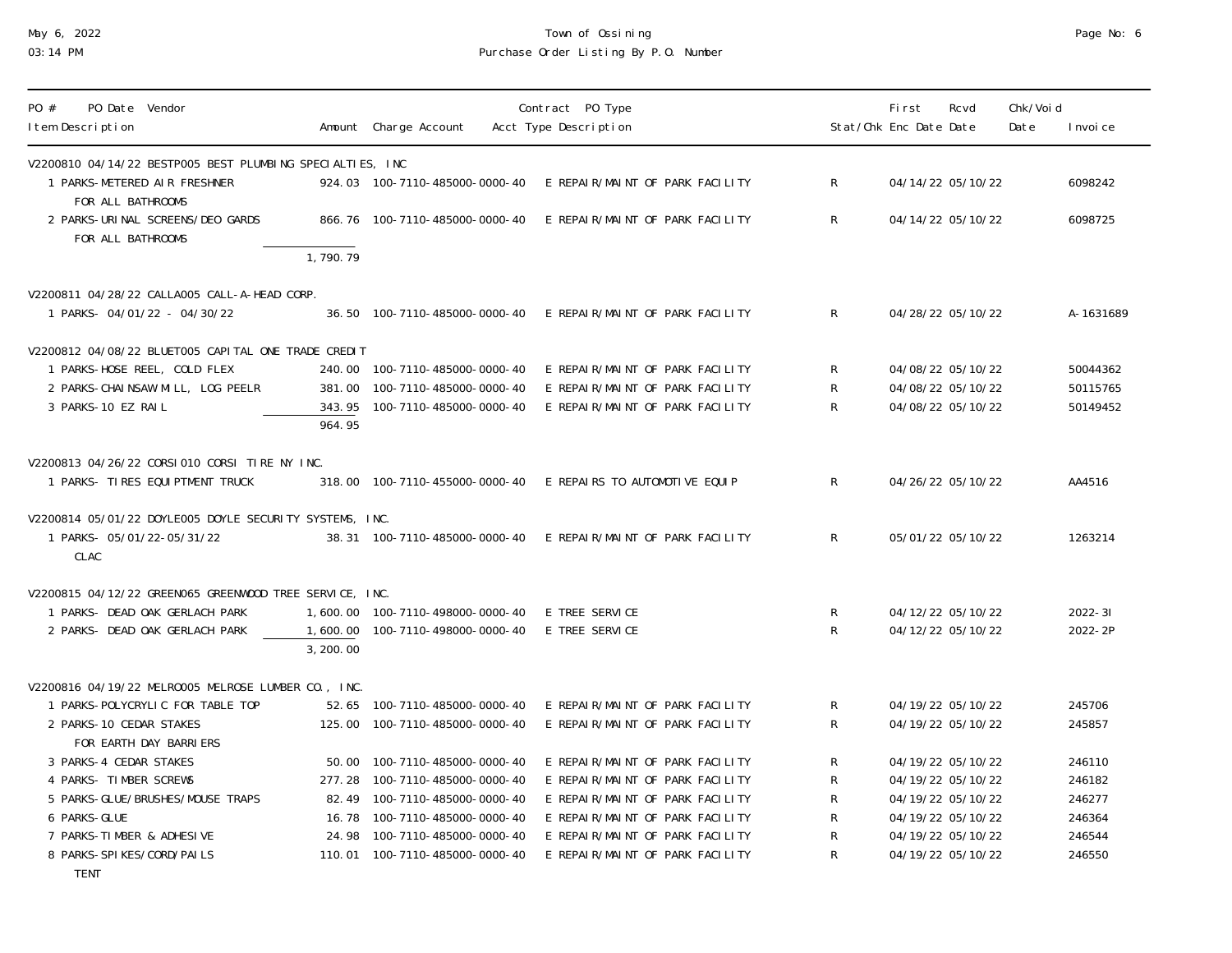# May 6, 2022 Town of Ossining Page No: 7 03:14 PM Purchase Order Listing By P.O. Number

| Page No: |  |
|----------|--|
|          |  |

| PO Date Vendor<br>PO #<br>I tem Description                                                                                                         |          | Amount Charge Account               | Contract PO Type<br>Acct Type Description                        |              | First<br>Stat/Chk Enc Date Date | Rcvd              | Chk/Voi d<br>Date | I nvoi ce       |
|-----------------------------------------------------------------------------------------------------------------------------------------------------|----------|-------------------------------------|------------------------------------------------------------------|--------------|---------------------------------|-------------------|-------------------|-----------------|
| V2200816 04/19/22 MELR0005 MELR0SE LUMBER CO., INC.                                                                                                 |          | Continued                           |                                                                  |              |                                 |                   |                   |                 |
| 9 PARKS-GLOVES/PAINT/TOWELS<br>PAINT GRILLS AT WATERFRONT                                                                                           |          | 58.70 100-7110-485000-0000-40       | E REPAIR/MAINT OF PARK FACILITY                                  | R.           |                                 | 04/19/22 05/10/22 |                   | 247384          |
| 10 PARKS-MORTAR/CONCRETE MIX<br>CEDAR LANE SLABS FOR ART CENTER                                                                                     |          | 217.27 100-7110-485000-0000-40      | E REPAIR/MAINT OF PARK FACILITY                                  | R.           |                                 | 04/19/22 05/10/22 |                   | 247840          |
| 11 PARKS-HEAVY DUTY ZIP TIES<br>FOR KAYAK RACKS                                                                                                     |          | 77.99 100-7110-485000-0000-40       | E REPAIR/MAINT OF PARK FACILITY                                  | R.           |                                 | 04/19/22 05/10/22 |                   | 248336          |
| 12 PARKS-STRIPING PAINT FOR FLDS                                                                                                                    |          | 23.97 100-7110-485000-0000-40       | E REPAIR/MAINT OF PARK FACILITY                                  | R            |                                 | 04/19/22 05/10/22 |                   | 348360          |
| 13 PARKS-TRAPS FOR GARDENS C.L.                                                                                                                     | 1,180.50 | 63.38 100-7110-485000-0000-40       | E REPAIR/MAINT OF PARK FACILITY                                  | $\mathsf{R}$ |                                 | 04/19/22 05/10/22 |                   | 248598          |
| V2200817 04/07/22 VILLA025 VILLAGE OF OSSINING                                                                                                      |          |                                     |                                                                  |              |                                 |                   |                   |                 |
| 1 PARKS-RYDER PARK BALLFIELD<br>FROM 12/31 - 3/16                                                                                                   |          | 1, 160. 90  100-7110-483000-0000-40 | E WATER CHARGES                                                  | $\mathsf{R}$ |                                 | 04/07/22 05/10/22 |                   | 2022-01-0001359 |
| NOTE THAT ON 9/17 - 12/31 ONLY CHARGED<br>\$37.50 AND READING WAS AN ESTIMATE.<br>CURRENT BILL INCLUDES ACTUALL USAGE FROM<br>SEPTEMBER TO PRESENT. |          |                                     |                                                                  |              |                                 |                   |                   |                 |
| 2 PARKS-RYDER MEMORIAL PARK                                                                                                                         | 1,665.82 | 504.92  100-7110-483000-0000-40     | E WATER CHARGES                                                  | $\mathsf{R}$ |                                 | 04/07/22 05/10/22 |                   | 2022-01-0001341 |
| V2200818 04/23/22 PECKH005 PECKHAM MATERIALS CORP.                                                                                                  |          |                                     |                                                                  |              |                                 |                   |                   |                 |
| 1 PARKS - ASPHALT FOR WATERFRONT<br>FOR BOAT CANOE CLUB LOT IN FRONT OF<br><b>RAMPS</b>                                                             |          | 380.08 100-7110-485000-0000-40      | E REPAIR/MAINT OF PARK FACILITY                                  | $\mathsf{R}$ |                                 | 04/23/22 05/10/22 |                   | 982276          |
| V2200819 04/18/22 WALLA005 WALLAUER PAINT & WALLCOVE                                                                                                |          |                                     |                                                                  |              |                                 |                   |                   |                 |
| 1 PARKS-VARNISH & PAINTBRUSHES<br>FOR FINISHING OAK TABLE TOPS                                                                                      |          | 84.13 100-7110-485000-0000-40       | E REPAIR/MAINT OF PARK FACILITY                                  | $\mathsf{R}$ |                                 | 04/18/22 05/10/22 |                   | 4012/2          |
| 2 PARKS-STAIN/PAINTBRUSHES                                                                                                                          |          |                                     | 162.41  100-7110-485000-0000-40  E REPAIR/MAINT OF PARK FACILITY | $\mathsf{R}$ |                                 | 04/18/22 05/10/22 |                   | 40755/2         |
| FOR OAK TABLE TOPS AT WATERFRONT                                                                                                                    | 246.54   |                                     |                                                                  |              |                                 |                   |                   |                 |
| V2200820 05/10/22 SBSPR005 BRIARCLIFF BUSINESS SERVICES                                                                                             |          |                                     |                                                                  |              |                                 |                   |                   |                 |
| 1 EARTH DAY MATERIALS                                                                                                                               |          | 68.00  100-1620-446010-0000-40      | E SUSTAI NABI LI TY I NI TI ATI VES                              | R            |                                 | 05/10/22 05/10/22 |                   | 74852           |
| 2 EARTH DAY MATERIALS                                                                                                                               | 109.50   | 41.50 100-1620-446010-0000-40       | E SUSTAI NABI LI TY I NI TI ATI VES                              | R            |                                 | 05/10/22 05/10/22 |                   | 74838           |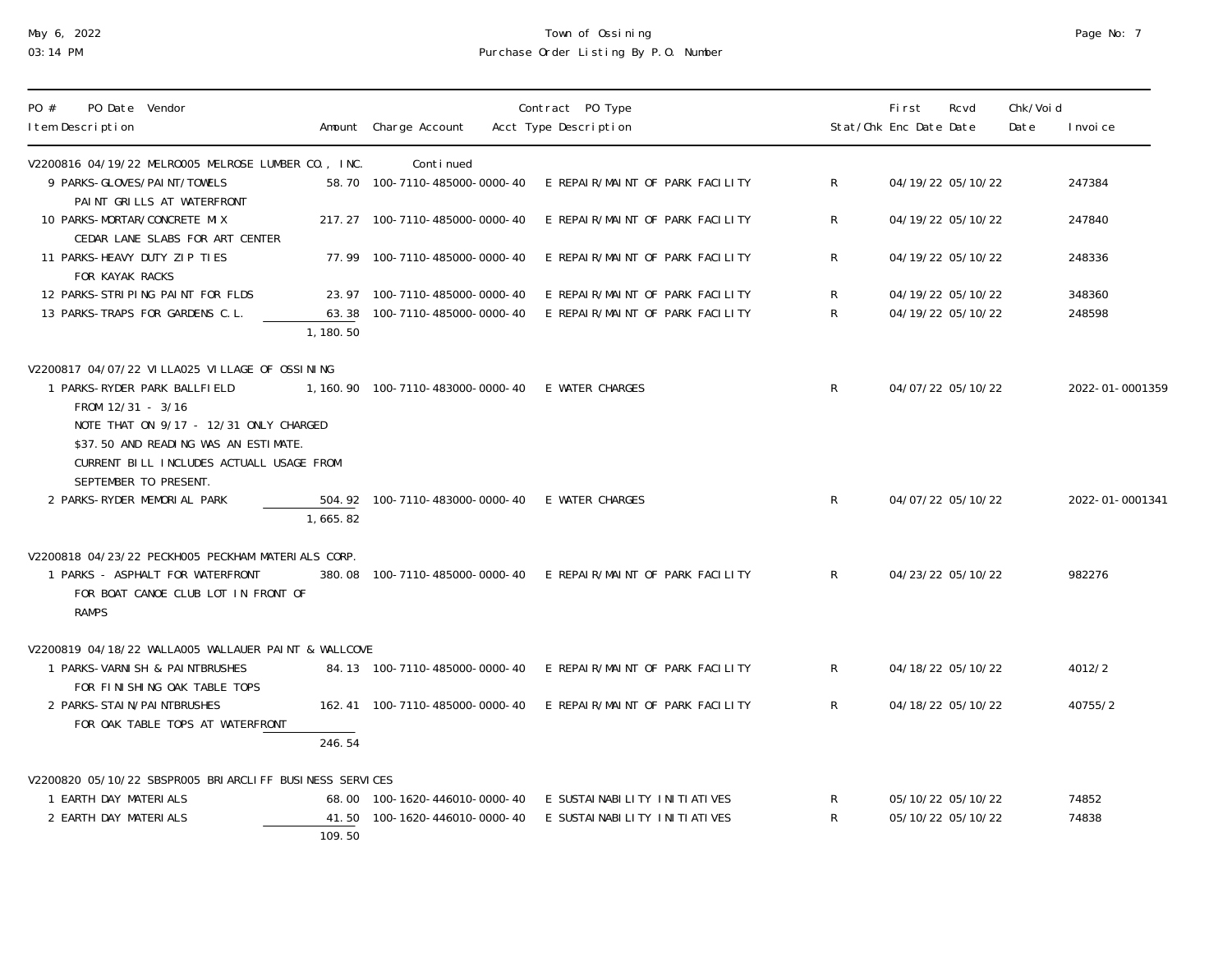# May 6, 2022 Town of Ossining Page No: 8 03:14 PM Purchase Order Listing By P.O. Number

| Page No: |  | 8 |
|----------|--|---|
|----------|--|---|

| PO Date Vendor<br>PO #<br>I tem Description                                                                                       |          | Amount Charge Account                                     | Contract PO Type<br>Acct Type Description                                                                                    |                              | <b>First</b><br>Stat/Chk Enc Date Date | Rcvd                                   | Chk/Voi d<br>Date | I nvoi ce          |
|-----------------------------------------------------------------------------------------------------------------------------------|----------|-----------------------------------------------------------|------------------------------------------------------------------------------------------------------------------------------|------------------------------|----------------------------------------|----------------------------------------|-------------------|--------------------|
| V2200821_04/30/22_MI LLE040_MI LLENNI UM_STRATEGI ES_LLC<br>1 GRANT WRITING, APRIL 2022<br>2 GRANT WRITING, APRIL 2022            | 3,000.00 |                                                           | 1,800.00  100-1220-400000-0000-40  E CONTRACTUAL-CONSULTING<br>1, 200. 00  200-1220-400000-0000-40  E CONTRACTUAL-CONSULTING | $\mathsf{R}$<br>$\mathsf{R}$ |                                        | 04/30/22 05/10/22<br>04/30/22 05/10/22 |                   | 12904<br>12904     |
| V2200822 04/18/22 PARKF005 PARK FORD OF MAHOPAC INC.<br>1 WIRE REPAIR ON BLDG INSP CAR                                            |          |                                                           | 65.59 200-3620-461100-0000-40 E BUILDING INSPECTOR VEHCL PARTS                                                               | $\mathsf{R}$                 |                                        | 04/18/22 05/10/22                      |                   | 54009              |
| V2200823 04/07/22 PI TNE010 PI TNEY BOWES INC.<br>1 INK CARTRIDGES - BLDG POSTAGE                                                 |          | 111.04 200-8020-405000-0000-40 E PRINTING AND POSTAGE     |                                                                                                                              | $\mathsf{R}$                 |                                        | 04/07/22 05/10/22                      |                   | 1020461583         |
| V2200824 04/29/22 KINGP005 BOND, SCHOENECK & KING, PLLC<br>1 LABOR COUNSEL, MARCH 2022                                            |          | 1,320.00  100-1420-425000-0000-40  E LABOR COUNSEL        |                                                                                                                              | $\mathsf{R}$                 |                                        | 04/29/22 05/10/22                      |                   | 19911869           |
| V2200825 04/30/22 PC000035 STEPHEN P. DEWEY ESQ., P.C.<br>1 SPECIAL LEGAL SVCS, 4/1-4/30<br>2 SPECIAL LEGAL SVCS, 4/1-4/30        | 2,000.00 |                                                           | 1,000.00  100-1420-458000-0000-40  E SPECIAL LEGAL SERVICES<br>1,000.00 200-1420-458000-0000-40 E SPECIAL LEGAL SERVICES     | $\mathsf{R}$<br>$\mathsf{R}$ |                                        | 04/30/22 05/10/22<br>04/30/22 05/10/22 |                   | APR2022<br>APR2022 |
| V2200826 04/30/22 RUSSE005 RUSSEL WATSKY, INC.<br>1 PARKS ROOF CONSULTING SVCS                                                    |          | 900.00  100-7110-446000-0000-40  E CONSULTING SERVICES    |                                                                                                                              | $\mathsf{R}$                 |                                        | 04/30/22 05/10/22                      |                   | 043022             |
| V2200827 05/03/22 NORTHO60 NORTHERN TECHNOLOGIES INTERNAT<br>1 64-GAL COMPOSTABLE BAGS<br>Tracking Id: FOODSCRAPS FOOD SCRAPS     |          |                                                           | 279.10 100-8160-413000-0000-40 E MATERIALS AND SUPPLIES-FOODSCR                                                              | $\mathsf{R}$                 |                                        | 05/03/22 05/10/22                      |                   | 267501             |
| V2200828 04/27/22 TEAT0005 TEAT0WN LAKE RESERVATION INC.<br>1 FOOD SCRAPS SVCS, APRIL 2022<br>Tracking Id: FOODSCRAPS FOOD SCRAPS |          |                                                           | 993.10 100-8160-400000-0000-40 E CONTRACTUAL-FOOD SCRAPS                                                                     | $\mathsf{R}$                 |                                        | 04/27/22 05/10/22                      |                   | $28 - 29$          |
| V2200829 04/22/22 LOOSE005 LOOSELEAF LAW PUB., INC.<br>1 LAW BOOKS FOR COURT                                                      |          | 25.95 100-1110-490000-0000-40 EBOOKS                      |                                                                                                                              | $\mathsf{R}$                 |                                        | 04/22/22 05/10/22                      |                   | 29106              |
| V2200830 04/19/22 NELS0005 NELSON POPE & VOORHIS, LLC.<br>1 PLANNING CONSULTANT, MAR 2022<br>2 PLANNING CONSULTANT, MAR 2022      | 2,500.00 | 1, 250.00  200-1989-446000-0000-40  E CONSULTING SERVICES | 1, 250.00 370-8020-200000-5226-20 E 2020 COMPREHENSIVE PLAN TOWN OF OSSINING R                                               | $\mathsf{R}$                 |                                        | 04/19/22 05/10/22<br>04/19/22 05/10/22 |                   | 26908<br>26908     |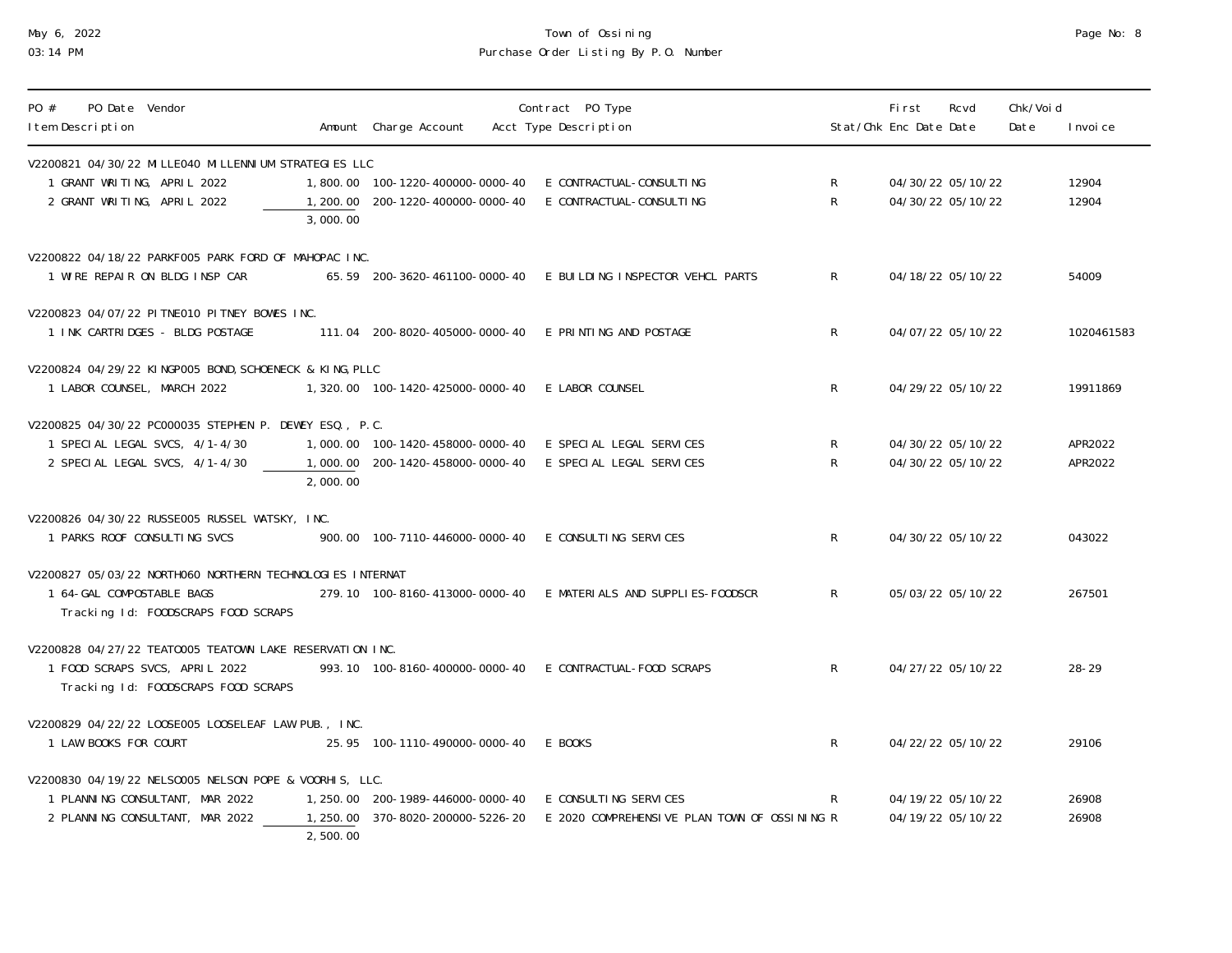# May 6, 2022 Town of Ossining Page No: 9 03:14 PM Purchase Order Listing By P.O. Number

| Page No: |  | 9 |
|----------|--|---|
|----------|--|---|

| PO Date Vendor<br>PO #<br>I tem Description                                                                                                                                       |        | Amount Charge Account                                                                                                              | Contract PO Type<br>Acct Type Description                                                       |                             | First<br>Stat/Chk Enc Date Date | Rcvd                                                                             | Chk/Voi d<br>Date | I nvoi ce                                            |
|-----------------------------------------------------------------------------------------------------------------------------------------------------------------------------------|--------|------------------------------------------------------------------------------------------------------------------------------------|-------------------------------------------------------------------------------------------------|-----------------------------|---------------------------------|----------------------------------------------------------------------------------|-------------------|------------------------------------------------------|
| V2200831 04/23/22 VERI Z010 VERI ZON WIRELESS<br>1 VERIZON WIRELESS, 3/24-4/23<br>2 VERIZON WIRELESS, 3/24-4/23<br>3 VERIZON WIRELESS, 3/24-4/23<br>4 VERIZON WIRELESS, 3/24-4/23 | 379.49 | 62.48 310-5010-402000-0000-40<br>31.24 100-7110-402000-0000-40<br>33.34 100-6772-402000-0000-40<br>252.43 100-1650-402000-0000-40  | E TELEPHONE<br>E TELEPHONE<br>E TELEPHONE<br>E TELEPHONE                                        | R<br>$\mathsf{R}$<br>R<br>R |                                 | 04/23/22 05/10/22<br>04/23/22 05/10/22<br>04/23/22 05/10/22<br>04/23/22 05/10/22 |                   | 9904945027<br>9904945027<br>9904945027<br>9904945027 |
| V2200832 04/30/22 SHELT005 SHELTERPOINT<br>1 01 DI SABI LI TY I NSURANCE<br>2 01 DI SABI LI TY I NSURANCE<br>3 01 DI SABI LI TY I NSURANCE<br>4 Q1 DI SABI LI TY I NSURANCE       | 696.50 | 493.52 100-9090-800000-0000-80<br>35.82 200-9090-800000-0000-80<br>131.34 310-9090-800000-0000-80<br>35.82 320-9090-800000-0000-80 | E EMPLOYEE BENEFITS<br>E EMPLOYEE BENEFITS<br>E EMPLOYEE BENEFITS<br>E EMPLOYEE BENEFITS        | R<br>R<br>R<br>R            |                                 | 04/30/22 05/10/22<br>04/30/22 05/10/22<br>04/30/22 05/10/22<br>04/30/22 05/10/22 |                   | 012022<br>012022<br>012022<br>012022                 |
| V2200833 04/13/22 PC000025 DANIEL G. VINCELETTE, PC<br>1 SLEEPY HOLLOW TRIAL                                                                                                      |        | 6, 209. 15  100-1356-400000-0000-40                                                                                                | E CONTRACTUAL                                                                                   | $R_{\perp}$                 |                                 | 04/13/22 05/10/22                                                                |                   | 11079                                                |
| V2200835 05/05/22 SPCA0005 SPCA OF WESTCHESTER<br>1 SPCA - MAY                                                                                                                    |        | 970.98 200-3510-430000-0000-40 E S.P.C.A. FEES                                                                                     |                                                                                                 | $\mathsf{R}$                |                                 | 05/05/22 05/10/22                                                                |                   | 05-20220T                                            |
| V2200836 05/05/22 NATI 0055 NATI ONAL BAND & TAG COMPANY<br>1 DOG TAGS                                                                                                            |        | 220.58 100-1410-406000-0000-40                                                                                                     | E OFFICE AND SUPPLIES EXPENSE                                                                   | $\mathsf{R}$                |                                 | 05/05/22 05/10/22                                                                |                   | 165190                                               |
| V2200837 05/05/22 STAPLOO5 STAPLES INC. & SUBSIDIARIES<br>1 STAPLES                                                                                                               |        | 204.21  100-1410-406000-0000-40                                                                                                    | E OFFICE AND SUPPLIES EXPENSE                                                                   | R                           |                                 | 05/05/22 05/10/22                                                                |                   | 3505207505                                           |
| V2200838 05/05/22 JOURNOO5 THE JOURNAL NEWS<br>1 TOWN NOTICES - JN                                                                                                                |        | 358.00 100-1410-401000-0000-40                                                                                                     | E PUBLICATION OF LEGAL NOTICES                                                                  | $\mathsf{R}$                |                                 | 05/05/22 05/10/22                                                                |                   | 0004571877                                           |
| V2200839 05/01/22 ARCOCOO5 ARCO CLEANING<br>1 CONTRACT CLEANING - COURT                                                                                                           |        | 590.00  100-1110-407000-0000-40                                                                                                    | E MAINT/RPR OFFICE EQPT & LEASES                                                                | $\mathsf{R}$                |                                 | 05/01/22 05/10/22                                                                |                   | CON00006948                                          |
| V2200840 04/21/22 ZHI NI 005 ZHI NI N, JESSI CA<br>1 INTERPRETER - 4/21/22                                                                                                        |        | 81.25 100-1110-453000-0000-40                                                                                                      | E STENOGRAPHER/TRANSLATOR SRVCS                                                                 | $\mathsf{R}$                |                                 | 04/21/22 05/10/22                                                                |                   | 042122                                               |
| V2200841 04/14/22 STAPLOO5 STAPLES INC. & SUBSIDIARIES<br>1 OFFICE SUPPLIES<br>2 OFFICE SUPPLIES<br>3 OFFICE SUPPLIES                                                             |        | 14.77  100-1110-406000-0000-40<br>14.77  100-1130-406000-0000-40<br>185.98 100-1110-406000-0000-40                                 | E OFFICE AND SUPPLIES EXPENSE<br>E OFFICE AND SUPPLIES EXPENSE<br>E OFFICE AND SUPPLIES EXPENSE | R<br>R<br>R                 |                                 | 04/14/22 05/10/22<br>04/14/22 05/10/22<br>04/14/22 05/10/22                      |                   | 3505207506<br>3505207506<br>3504815936               |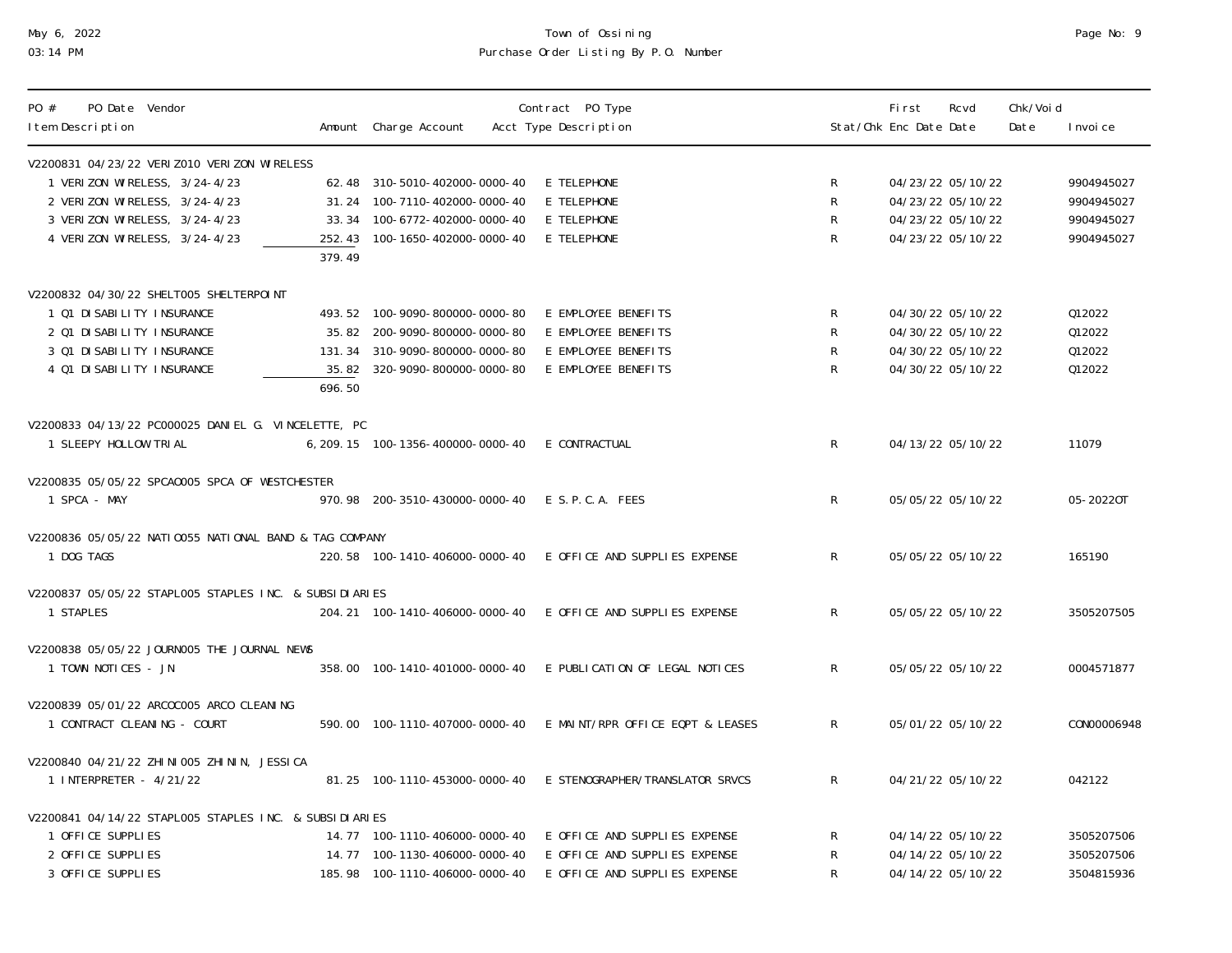# May 6, 2022 Town of Ossining Page No: 10 03:14 PM Purchase Order Listing By P.O. Number

| PO #<br>PO Date Vendor<br>I tem Description                                                                                                                                                                                                                                                                                             |           | Amount Charge Account                                                                                                                                                                                                                                                                                                                                                       | Contract PO Type<br>Acct Type Description                                                                                                                                                                                                                        |                                                                                                                   | First<br>Stat/Chk Enc Date Date | Rcvd                                                                                                                                                                                                           | Chk/Voi d<br>Date | I nvoi ce                                                                                        |
|-----------------------------------------------------------------------------------------------------------------------------------------------------------------------------------------------------------------------------------------------------------------------------------------------------------------------------------------|-----------|-----------------------------------------------------------------------------------------------------------------------------------------------------------------------------------------------------------------------------------------------------------------------------------------------------------------------------------------------------------------------------|------------------------------------------------------------------------------------------------------------------------------------------------------------------------------------------------------------------------------------------------------------------|-------------------------------------------------------------------------------------------------------------------|---------------------------------|----------------------------------------------------------------------------------------------------------------------------------------------------------------------------------------------------------------|-------------------|--------------------------------------------------------------------------------------------------|
| V2200841 04/14/22 STAPLOO5 STAPLES INC. & SUBSIDIARIES<br>4 OFFICE SUPPLIES                                                                                                                                                                                                                                                             | 238.95    | Continued                                                                                                                                                                                                                                                                                                                                                                   | 23.43 100-1620-446010-0000-40 E SUSTAI NABILITY INITIATIVES                                                                                                                                                                                                      | $\mathsf{R}$                                                                                                      |                                 | 04/14/22 05/10/22                                                                                                                                                                                              |                   | 3505560408                                                                                       |
| V2200842 04/27/22 CINTA005 CINTAS CORP. #11F<br>1 FIRST AID KIT RESTOCK                                                                                                                                                                                                                                                                 |           |                                                                                                                                                                                                                                                                                                                                                                             | 13.46 100-6773-406000-0000-40 E OFFICE AND SUPPLIES EXPENSE                                                                                                                                                                                                      | $\mathsf{R}$                                                                                                      |                                 | 04/27/22 05/10/22                                                                                                                                                                                              |                   | 5105800191                                                                                       |
| V2200843 04/18/22 SPORT010 SPORT SUPPLY GROUP<br>1 SOFTBALL                                                                                                                                                                                                                                                                             |           | 1, 707.48  100-7310-400000-0000-40  E CONTRACTUAL                                                                                                                                                                                                                                                                                                                           |                                                                                                                                                                                                                                                                  | $\mathsf{R}$                                                                                                      |                                 | 04/18/22 05/10/22                                                                                                                                                                                              |                   | 916823743                                                                                        |
| V2200844 04/14/22 0CONN005 0'CONNOR DAVIES LLP<br>1 2022 AUDIT - PAYMENT 1<br>2 2022 AUDIT - PAYMENT 1<br>3 2022 AUDIT - PAYMENT 1<br>4 2022 AUDIT - PAYMENT 1<br>5 2022 AUDIT - PAYMENT 1<br>6 2022 AUDIT - PAYMENT 1<br>7 2022 AUDIT - PAYMENT 1<br>8 2022 AUDIT - PAYMENT 1<br>9 2022 AUDIT - PAYMENT 1<br>10 2022 AUDIT - PAYMENT 1 | 27,000.00 | 10, 313. 53  100-1320-450000-0000-40<br>6, 789. 82 200-1320-450000-0000-40<br>4, 683. 87 310-1320-450000-0000-40<br>578.35 320-1320-450000-0000-40<br>58.69 500-1320-450000-0000-40<br>786.35 450-1320-450000-0000-40<br>143.08  630-1320-450000-0000-40<br>1, 299. 85  640-1320-450000-0000-40<br>1, 179.00 650-1320-450000-0000-40<br>1, 167. 46  660-1320-450000-0000-40 | E CONTRACTUAL-AUDI TOR<br>E CONTRACTUAL-AUDI TOR<br>E CONTRACTUAL-AUDI TOR<br>E CONTRACTUAL-AUDI TOR<br>E CONTRACTUAL-AUDI TOR<br>E CONTRACTUAL-AUDI TOR<br>E CONTRACTUAL-AUDI TOR<br>E CONTRACTUAL-AUDI TOR<br>E CONTRACTUAL-AUDI TOR<br>E CONTRACTUAL-AUDI TOR | R<br>R<br>${\sf R}$<br>${\sf R}$<br>${\sf R}$<br>${\sf R}$<br>${\sf R}$<br>${\sf R}$<br>${\sf R}$<br>$\mathsf{R}$ |                                 | 04/14/22 05/10/22<br>04/14/22 05/10/22<br>04/14/22 05/10/22<br>04/14/22 05/10/22<br>04/14/22 05/10/22<br>04/14/22 05/10/22<br>04/14/22 05/10/22<br>04/14/22 05/10/22<br>04/14/22 05/10/22<br>04/14/22 05/10/22 |                   | 614660<br>614660<br>614660<br>614660<br>614660<br>614660<br>614660<br>614660<br>614660<br>614660 |
| V2200845 04/05/22 WESTC150 WESTCHESTER COUNTY DEPT. OF<br>1 FOOD SCRAP RECYCLING, 1/1-3/31<br>Tracking Id: FOODSCRAPS FOOD SCRAPS                                                                                                                                                                                                       |           |                                                                                                                                                                                                                                                                                                                                                                             | 461.60  100-8160-523000-0000-40  E CONTRACTUAL REFUSE SCRAPS                                                                                                                                                                                                     | $\mathsf{R}$                                                                                                      |                                 | 04/05/22 05/10/22                                                                                                                                                                                              |                   | 012022                                                                                           |
| V2200846 04/02/22 NFPA0005 NFPA<br>1 NFPA MEMBERSHIP 2022                                                                                                                                                                                                                                                                               |           |                                                                                                                                                                                                                                                                                                                                                                             | 175.00  200-3620-409000-0000-40  E PROFESSIONAL DUES & MEETINGS                                                                                                                                                                                                  | R                                                                                                                 |                                 | 04/02/22 05/10/22                                                                                                                                                                                              |                   | 8177338X                                                                                         |
| V2200847 04/12/22 CABLE010 OPTIMUM - CABLEVISION<br>1 OPTIMUM SVC, 3/1-3/31                                                                                                                                                                                                                                                             |           | 150.74  100-1110-402000-0000-40  E TELEPHONE/INTERNET                                                                                                                                                                                                                                                                                                                       |                                                                                                                                                                                                                                                                  | R                                                                                                                 |                                 | 04/12/22 05/10/22                                                                                                                                                                                              |                   | 041222                                                                                           |
| V2200848 05/04/22 QUADI 005 QUADI ENT LEASING USA INC.<br>1 COURT POSTAGE LEASE, 6/2-9/4                                                                                                                                                                                                                                                |           |                                                                                                                                                                                                                                                                                                                                                                             |                                                                                                                                                                                                                                                                  | $\mathsf{R}$                                                                                                      |                                 | 05/04/22 05/10/22                                                                                                                                                                                              |                   | N9397763                                                                                         |
| V2200849 04/30/22 RUSSE005 RUSSEL WATSKY, INC.<br>1 HIGHWAY ROOF CONSULTANT                                                                                                                                                                                                                                                             |           | 1,600.00 310-5010-400000-0000-40                                                                                                                                                                                                                                                                                                                                            | E CONTRACTUAL                                                                                                                                                                                                                                                    | R                                                                                                                 |                                 | 04/30/22 05/10/22                                                                                                                                                                                              |                   | 043022                                                                                           |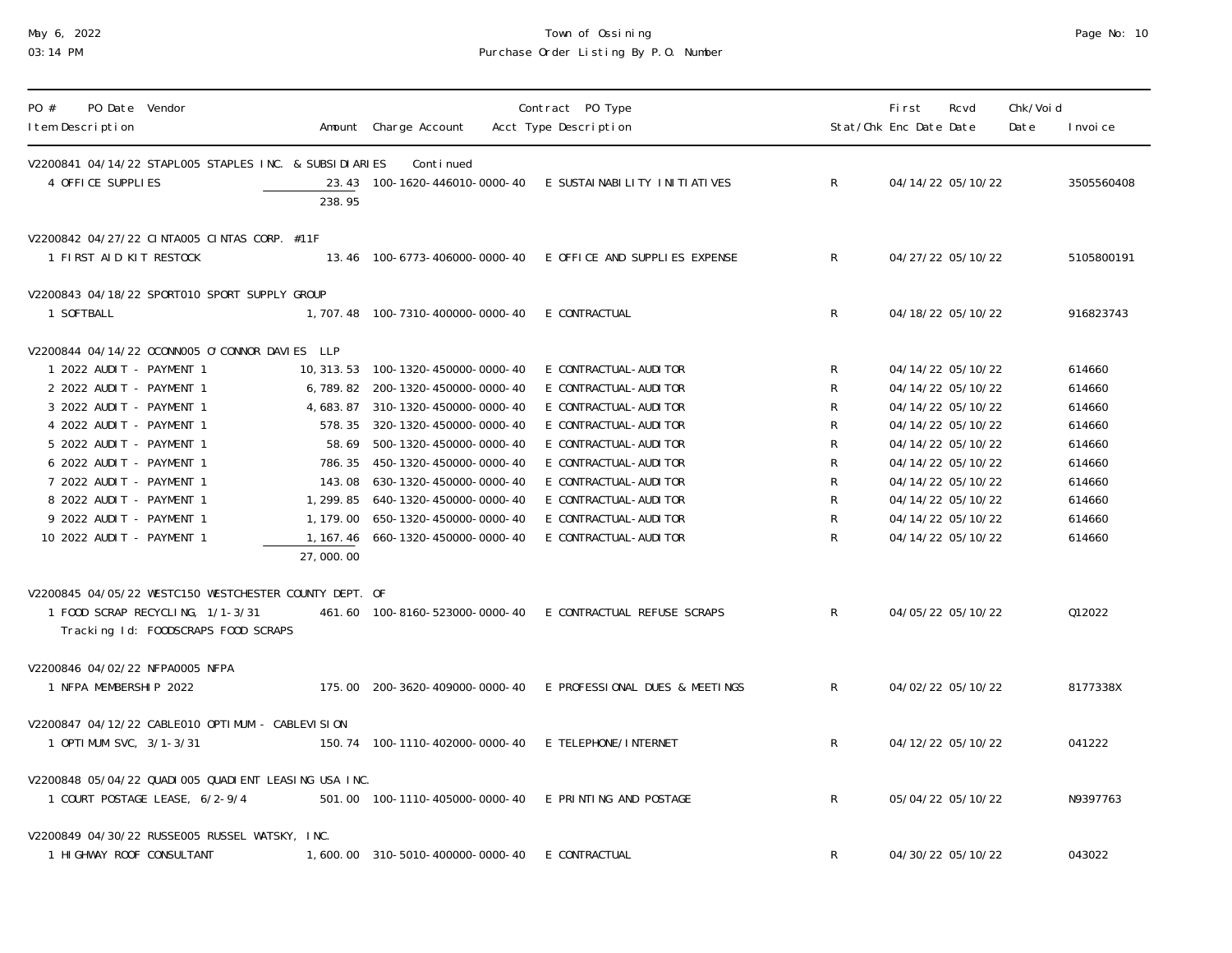# May 6, 2022 Town of Ossining Page No: 11 03:14 PM Purchase Order Listing By P.O. Number

| PO Date Vendor<br>PO #<br>I tem Description                                             |                   | Amount Charge Account          | Contract PO Type<br>Acct Type Description                        |              | First<br>Stat/Chk Enc Date Date | Rcvd | Chk/Voi d<br>Date | I nvoi ce |
|-----------------------------------------------------------------------------------------|-------------------|--------------------------------|------------------------------------------------------------------|--------------|---------------------------------|------|-------------------|-----------|
| V2200850 04/28/22 NELS0005 NELSON POPE & VOORHIS, LLC.                                  |                   |                                |                                                                  |              |                                 |      |                   |           |
| 1 PLANNING BOARD CONSULTING SVCS<br>4/2022 MGM SUBDIVISION ESCROW 3046                  |                   | 708.75 330-0000-304600-0000-00 | G PLANG BRD ESC-5 HAWKES-MGM SUB                                 | $\mathsf{R}$ | 04/28/22 05/10/22               |      |                   | 26921     |
| 2 PLANNING BOARD CONSULTING SVCS<br>4/2022 PICUCCI SUBDIVISON ESCROW 3052               |                   | 123.75 330-0000-305200-0000-00 | G ESCROW-51A CROTON DAM ROAD                                     | R            | 04/28/22 05/10/22               |      |                   | 26909     |
| 3 PLANNING BOARD CONSULTING SVCS<br>4/2022 SOMERSTOWN RD. ARB ESCROW 3066               | 607.50            | 330-0000-306600-0000-00        | G ESCROW 68 SOMERSTOWN ROAD (GRANT)                              | $\mathsf{R}$ | 04/28/22 05/10/22               |      |                   | 26926     |
| 4 PLANNING BOARD CONSULTING SVCS<br>4/2022 RIVER KNOLL DEVELOPMENT ESCROW<br>3039       |                   | 698.75 330-0000-303900-0000-00 | G PLANNING BOARD ESCROW DEPOSIT                                  | $\mathsf{R}$ | 04/28/22 05/10/22               |      |                   | 26910     |
| 5 PLANNING BOARD CONSULTING SVCS<br>4/2022 VILLAGE WATER TREATMENT PLANT<br>ESCROW 3050 | 165,00            | 330-0000-305000-0000-00        | G ESCROW-VWTP 25 RESERVOLR ROAD                                  | $\mathsf{R}$ | 04/28/22 05/10/22               |      |                   | 26911     |
| 6 PLANNING BOARD CONSULTING SVCS<br>4/2022 POLZELLA ARB 3 WATERVIEW ESCROW<br>3042      | 288.75            | 330-0000-304200-0000-00        | G ESCROW-72B HAWKES AVENUE                                       | $\mathsf{R}$ | 04/28/22 05/10/22               |      |                   | 26912     |
| 7 PLANNING BOARD NON-ESCROW SVCS<br>4/2022 PLANNING BOARD GENERAL                       | 41.25<br>2,633.75 | 200-8020-446000-0000-40        | E CONSULTING SERVICES                                            | $\mathsf{R}$ | 04/28/22 05/10/22               |      |                   | 26906     |
| V2200851 03/31/22 KIMLE005 KIMLEY HORN<br>4 PLANNING BOARD CONSULTING SVCS              |                   |                                | 2,523.48 330-0000-303900-0000-00 G PLANNING BOARD ESCROW DEPOSIT | $\mathsf{R}$ | 03/31/22 05/10/22               |      |                   | 21091692  |
| 3/2022 RIVER KNOLL COMPLETENESS REVIEW<br>ESCROW 3039                                   |                   |                                |                                                                  |              |                                 |      |                   |           |